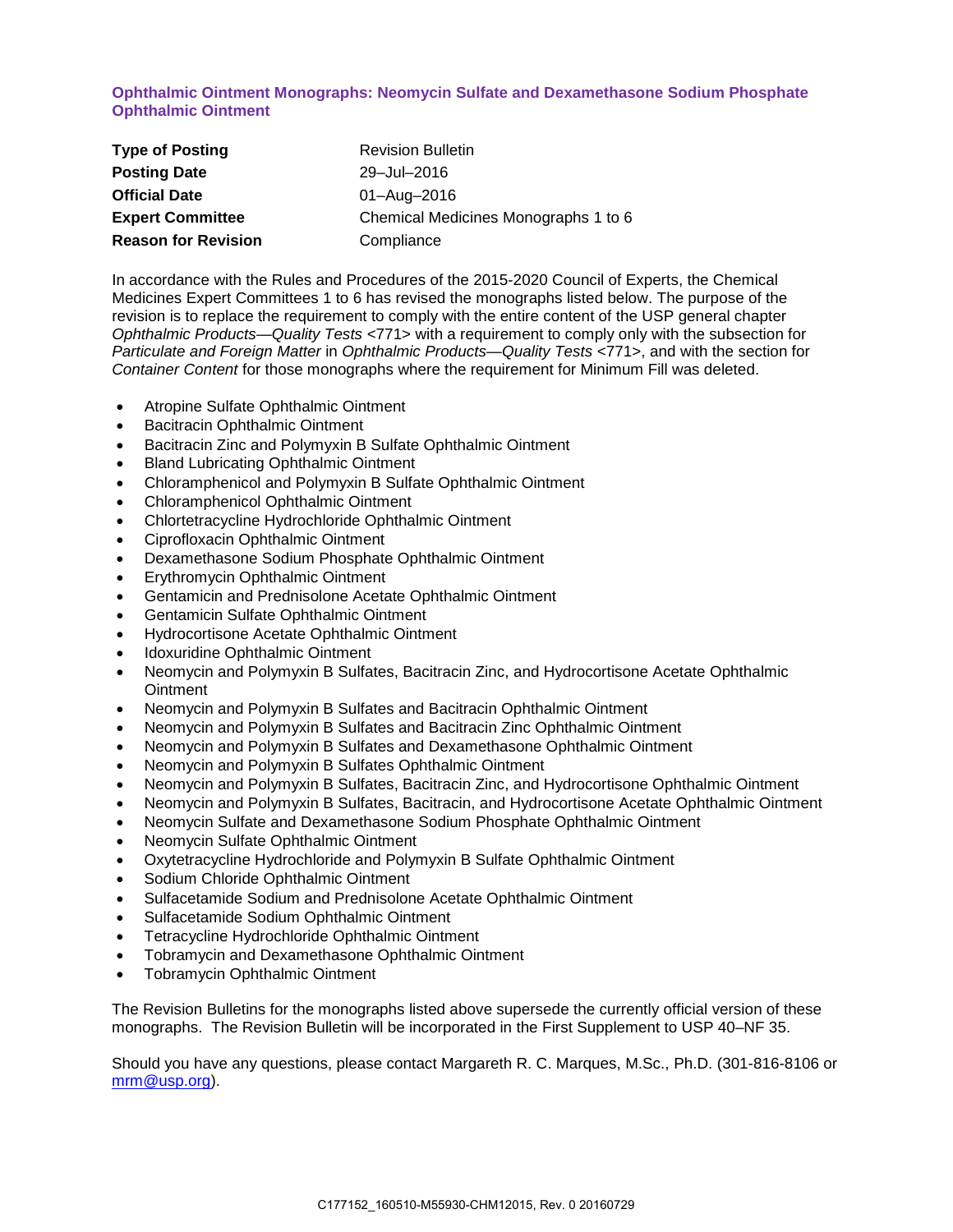# **Neomycin Sulfate and Dexamethasone •**

## **DEFINITION**

- Neomycin Sulfate and Dexamethasone Sodium Phosphate **ASSAY** Ophthalmic Ointment is a sterile ointment containing<br>Neomycin Sulfate and Dexamethasone Sodium Phos-<br>phate, It contains the equivalent of NLT 90.0% and NMT<br>**Sample solution:** Shake a weighed portion of Neomycin Sulfate and Dexamethasone Sodium Phos<sup>p</sup>hate. It contains the equivalent of NLT 90.0% and NMT **Sample solution:** Shake a weighed portion of 135.0% of the labeled amount of neomycin, and the Ophthalmic Ointment in a separator with about 50 mL equivalent of NLT 90.0% and NMT 110.0% of the la-<br>heled amount of dexamethasone phosphate beled amount of dexamethasone phosphate *B.3.* Combine the aqueous extracts, and dilute with beled amount of dexamethasone phosphate *(C<sub>22</sub>H*<sub>30</sub>FO<sub>8</sub>P).
- [NOTE—Where Neomycin Sulfate and Dexamethasone So-<br>dium Phosphate Ophthalmic Ointment is prescribed without reference to the quantity of neomycin or dex- having a neomycin concentration that is nomin<br>amethasone phosphate contained therein a product con- equivalent to the median level of the standard. amethasone phosphate contained therein, a product con-<br>taining 3.5 mg of neomycin and 0.5 mg of dex-<br>**Acceptance criteria:** 90.0%–135.0% taining 3.5 mg of neomycin and 0.5 mg of dexamethasone phosphate per g shall be dispensed.] *Change to read:*

**IDENTIFICATION<br>• A. Thin-Layer Chromatographic Identification Test** •

- **8. THIN-LAYER CHROMATOGRAPHY**<br>**Buffer:** 3.1 g/L of boric acid, 203 mg/L of magnesium this solution freshly **Buffer:** 3.1 g/L of boric acid, 203 mg/L of magnesium this solution freshly.<br>chloride, and 860 mg/L of sodium hydroxide in water. **Sample solution:** Nominally 30 µg/mL of dexchloride, and 860 mg/L of sodium hydroxide in water. The pH of this solution is 9.0.
	- **Solution A:** 1 mg/mL of alkaline phosphatase enzyme **portion of Ophthalmic Ointment containing nominally**
	- Standard solution: 300 µg/mL of USP Dexamethasone<br>RS in methylene chloride
	- pared as directed in the *Assay* for *Dexamethasone* Phosphate.
	- **Sample solution:** Transfer 5 mL of *Solution A* to a extracting the remaining isooctane in the separator *ple stock solution*, incubate at 37° for 45 min, then add each extraction into the 100-mL volumetric flask. Di-<br>25 mL of methylene chloride, and shake for 2 min. Intervith *Diluent* to volume, and mix. Pass through a 25 mL of methylene chloride, and shake for 2 min. lute with *Dilu*<br>Evaporate 1.5 mL of the methylene chloride extract on suitable filter. Evaporate 15 mL of the methylene chloride extract on suitable filter.<br>a steam bath to dryness, and dissolve the residue in **Chromatographic system** a steam bath to dryness, and dissolve the residue in 1 mL of methylene chloride.

## **Chromatographic system**

(See Chromatography  $(621)$ , Thin-Layer Chromatogra-**See Chromatography (621), Thin-Layer Chromatogra-**<br> **Column:** •3.9-mm × 30-cm; 10-µm• (IRA 1-May-2015)<br> **Column:** •3.9-mm × 30-cm; 10-µm• (IRA 1-May-2015)<br> **Adsorbent:** 0.25-mm laver of chromatographic silica packing L1

Adsorbent: 0.25-mm layer of chromatographic silica<br>qel

**Application volume:** 5 µL<br>**Developing solvent system:** Chloroform, acetone, **1998 System suitability Developing solvent system:** Chloroform, acetone, and water (50:50:1) and water (50:50:1)<br>
and water (50:50:1)<br> **Sample:** *Standard solution*<br> **Spray reagent:** Dilute sulfuric acid (1 in 2)<br> **Spray reagent:** Dilute sulfuric acid (1 in 2)

- **Samples:** *Standard solution* and *Sample solution* **Suitability requirements** Apply the *Standard solution* and *Sample solution* to the **Relative standard solution** and *Sample solution* to the **Relative standard deviation:** New 1.5% and *NMT 1.5%* and *NMT 1.5%* and *NMT 1.5%* and *NMT 1.5%* and <sup>p</sup>late and allow the spots to dry. Develop the chro- **Analysis** matogram using the *Developing solvent system* in a **Samples:** *Standard solution* and *Sample solution* tank completely lined with filter paper, until the sol- Calculate the percentage of the labeled amount of vent front has moved about three-fourths of the dexamethasone phosphate  $(C_{22}H_{30}FO_8P)$  in the por-<br>length of the plate. Remove the plate from the devel-<br>tion of Ophthalmic Ointment taken: length of the plate. Remove the plate from the developing tank, mark the solvent front, and allow the •spots to dry. Spray the plate with *Spray reagent*, and heat at 105° until brown or black spots appear. 2015)<br>Acceptance criteria: The  $R_F$  value of the principal spot
- From the Sample solution corresponds to that from the  $r_0$  = peak response from the Sample solution<br>Standard solution corresponds to that from the  $r_5$  = peak response from the Standard solution

• (IRA 1-May-2015)

# *. Add the following:*

**Sodium Phosphate and Beaming the Second Solution** of the major peak of the Sample<br> **Sodium Phosphate Ophthalmic**<br> **Ointment** tained in the Assay for Dexamethasone Phosphate. • (IRA 1-May-2015)

- 
- *Buffer B.3* to a suitable volume.<br>**Analysis:** Proceed as directed in the chapter. Dilute the Sample solution with Buffer B.3 to obtain a Test Dilution having a neomycin concentration that is nominally

# **DEXAMETHASONE PHOSPHATE**

- **A. THIN-LAYER CHROMATOGRAPHIC IDENTIFICATION LEST** Buffer: 6.9 g/L of monobasic sodium phosphate (201BNP): Meets the requirements (201BNP): Meets the requirements **Diluent:** Dissolve 0.29 g of dibasic sodium phosphate
- **Delete the following:**<br> **Standard solution:** •33 µg/mL of USP Dexamethasone<br>
Sodium Phocphata PS Sodium Phosphate RS<sub>·(IRA 1-May-2015)</sub> in *Diluent*. Prepare
	- The pH of this solution is 9.0.  $\sim$  amethasone phosphate, prepared as follows. Transfer a in *Buffer*<br>
	in *Buffer*<br>
	Simustand and solution: 300 µg/mL of USP Dexamethasone<br>
	Simustand and heat just to boiling. Pour the contents of the beaker into a separator con-<br>taining 45 mL of isooctane. After shaking for 1 min, **Sample stock solution:** Use the *Sample solution* pre-<br>pared as directed in the *Assay* for *Dexamethasone* decant the lower layer into a 100-mL volumetric flask. *Phosphate*. Rinse the beaker with two 15-mL portions of *Diluent*, <sup>g</sup>lass-stoppered, 50-mL tube containing 5 mL of *Sam-* with each portion, and decanting the lower layer from
		-

(See Chromatography  $\langle 621 \rangle$ , System Suitability.)<br>**Mode:** LC

- 
- 
- **Flow rate:** 1.5 mL/min<br>**Injection volume:** 20 μL
- 
- 
- 
- **Spray reagent:** Dilute sulfuric acid (1 in 2) [NOTE—The retention time for dexamethasone phos-<br>Analysis<br>**Analysis** phate is about 8.5 min.] **phate is about 8.5 min.]**<br>**Suitability requirements** 
	-

 $\bullet$  Result =  $(r_U/r_S) \times (C_S/C_U) \times (M_{r1}/M_{r2}) \times 100_{\bullet}$  (IRA 1-May-

- 
-